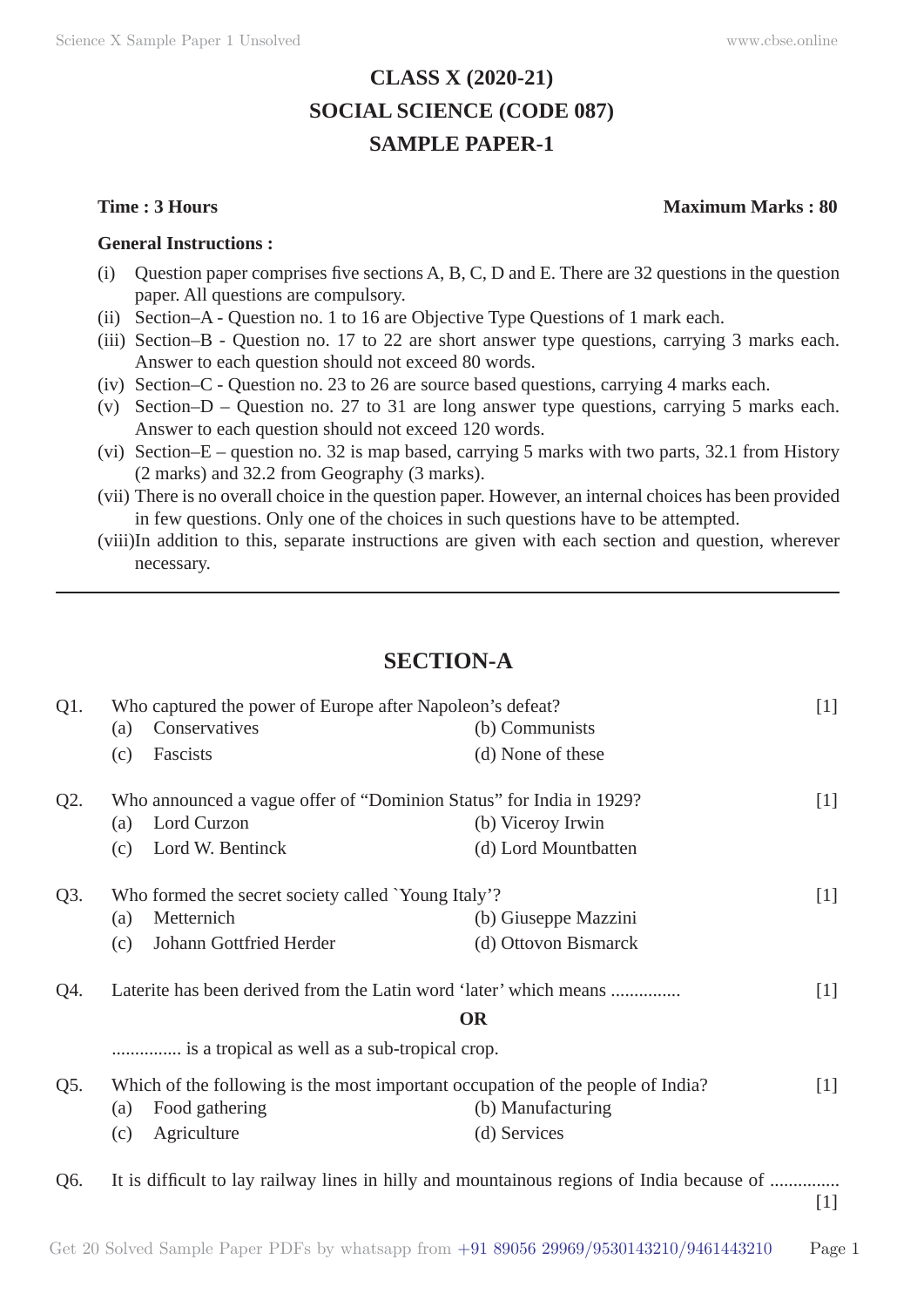|      | Science X Sample Paper 1 Unsolved                                                                                                                                                                                                                                                                                                                                                                                                                                                                                                                                                                       | www.cbse.online                                                                               |       |  |
|------|---------------------------------------------------------------------------------------------------------------------------------------------------------------------------------------------------------------------------------------------------------------------------------------------------------------------------------------------------------------------------------------------------------------------------------------------------------------------------------------------------------------------------------------------------------------------------------------------------------|-----------------------------------------------------------------------------------------------|-------|--|
| Q7.  | The processing of raw materials into more valuable products falls under the category of:<br>Secondary activities<br>(a)<br>Primary activities<br>(c)                                                                                                                                                                                                                                                                                                                                                                                                                                                    | (b) Tertiary activities<br>(d) None of these                                                  | [1]   |  |
| Q8.  | Arrange the following in the correct sequence (land degradation by %):<br>(i) Forest degraded area<br>(ii) Water eroded area<br>(iii) Wind eroded area<br>(iv)Saline and alkaline deposits<br>(a) (i), (iii), (iv), (ii)                                                                                                                                                                                                                                                                                                                                                                                | (b) $(ii)$ , $(i)$ , $(iii)$ , $(iv)$                                                         | $[1]$ |  |
|      | (i), (ii), (iv), (iii)<br>(c)                                                                                                                                                                                                                                                                                                                                                                                                                                                                                                                                                                           | $(d)$ (ii), (iii), (iv), (i)                                                                  |       |  |
| Q9.  | Which of the following sectors is the largest employer in India?<br>IT sector<br>(a)<br>Tertiary sector<br>(c)                                                                                                                                                                                                                                                                                                                                                                                                                                                                                          | (b) Secondary sector<br>(d) Primary sector                                                    | $[1]$ |  |
| Q10. | When was States Reorganisation Commission formed?                                                                                                                                                                                                                                                                                                                                                                                                                                                                                                                                                       |                                                                                               | $[1]$ |  |
|      | <b>OR</b>                                                                                                                                                                                                                                                                                                                                                                                                                                                                                                                                                                                               |                                                                                               |       |  |
|      | Name a country which follows 'coming together' style of federalism.                                                                                                                                                                                                                                                                                                                                                                                                                                                                                                                                     |                                                                                               |       |  |
| Q11. | Define the term infant mortality rate.                                                                                                                                                                                                                                                                                                                                                                                                                                                                                                                                                                  | <b>OR</b>                                                                                     | $[1]$ |  |
|      | What is net attendance ratio?                                                                                                                                                                                                                                                                                                                                                                                                                                                                                                                                                                           |                                                                                               |       |  |
| Q12. | population?                                                                                                                                                                                                                                                                                                                                                                                                                                                                                                                                                                                             | Which of the following do we get when we divide the national income of a country by its total | $[1]$ |  |
|      | Human Development Index<br>(a)<br>Per Capita Income<br>(c)                                                                                                                                                                                                                                                                                                                                                                                                                                                                                                                                              | (b) Gross Development Product<br>(d) None of the above                                        |       |  |
| Q13. | Read the information given below and select the correct option:<br>The production of goods and services in all the three sectors is done on a large scale. The three sectors<br>involve a very large number of people working under them. To assess the level of development in<br>an economy, it is important to compare and contrast the production and level of employment of<br>these sectors. Not all sectors contribute equally. One sector generally plays a dominant role. The<br>contribution of each sector can be assessed on the basis of GDP and changes in the sectors over<br>the years. |                                                                                               |       |  |
|      | Primary sector has become important for this reason:<br>This sector contributes about 25% to the GDP of India.<br>(a)                                                                                                                                                                                                                                                                                                                                                                                                                                                                                   |                                                                                               | $[1]$ |  |
|      | It ensures security of employment.<br>(b)                                                                                                                                                                                                                                                                                                                                                                                                                                                                                                                                                               |                                                                                               |       |  |
|      | Only final goods and services are to be considered while calculating GDP.<br>(c)                                                                                                                                                                                                                                                                                                                                                                                                                                                                                                                        |                                                                                               |       |  |
|      | (d)<br>It provides cheap loans to the self-employed people.                                                                                                                                                                                                                                                                                                                                                                                                                                                                                                                                             |                                                                                               |       |  |
|      |                                                                                                                                                                                                                                                                                                                                                                                                                                                                                                                                                                                                         | <b>OR</b>                                                                                     |       |  |

............ sector comprises of activities that are undertaken by directly using natural resources.

- (a) Primary (b) Secondary
- (c) Tertiary (d) None of these
- Q14. Which state among the following has the lowest literacy rate? [1]
	- (a) Punjab (b) Bihar
	- (c) Kerala (d) Tamil Nadu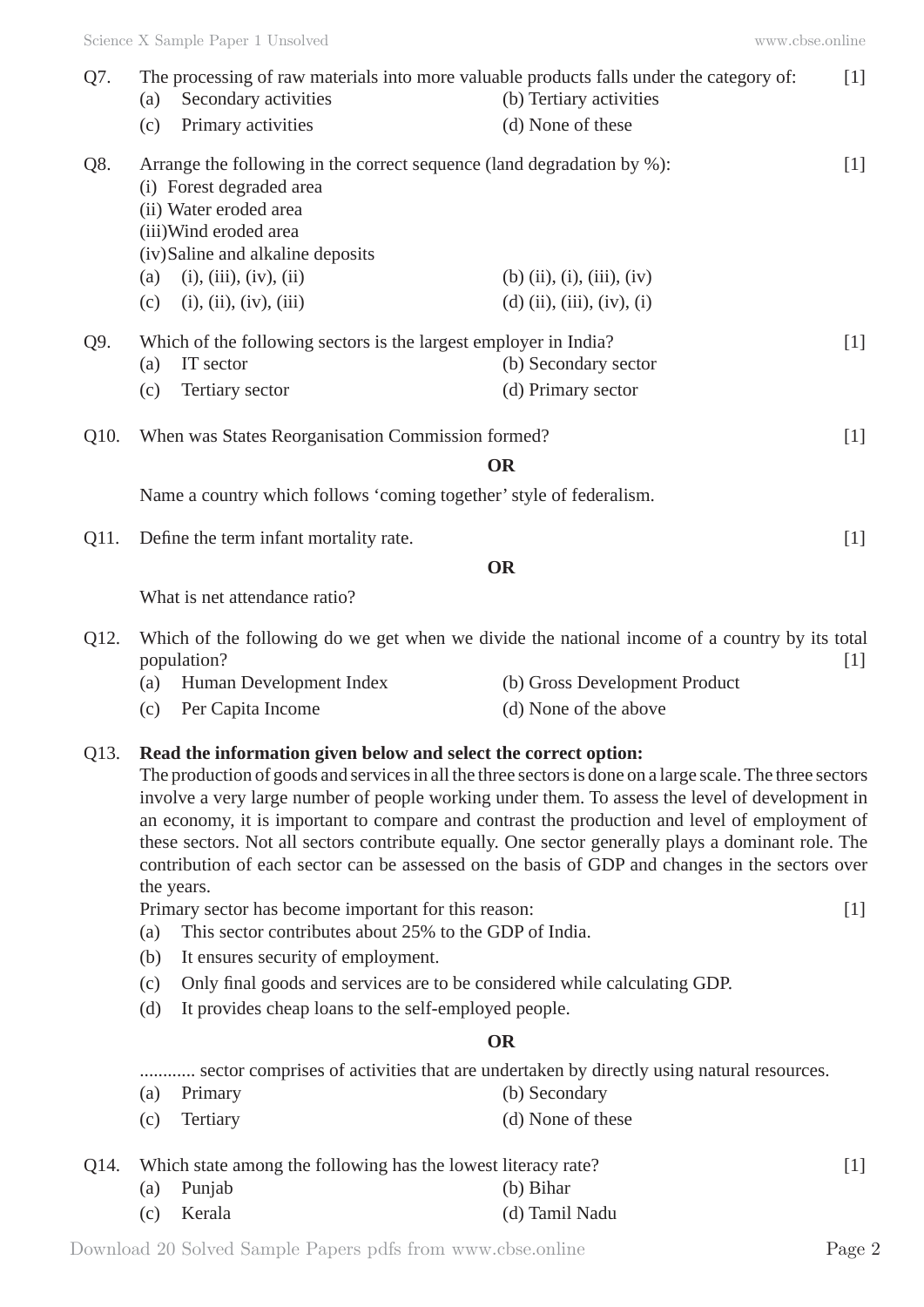- (a) goods, services and people between the countries
- (b) goods, services and investments between the countries
- (c) goods, investments and people between the countries
- (d) only goods and services between countries
- Q16. In the question given below, there are two statements marked as Assertion (A) and Reason (R). Read the statements and select the correct option: [1]

**Assertion :** Average income is a better measure of index of development as compared to total income.

**Reason :** It is because countries have different populations.

- (a) Both A and R are true and R is the correct explanation of A.
- (b) Both A and R are true but R is not the correct explanation of A.
- (c) A is true but R is false.
- (d) A is false but R is true.

# **SECTION-B**

- Q17. Explain any three reasons for the lukewarm response of some Muslim organisations to the Civil Disobedience Movement. [3]
- Q18. What values are found in a nation according to Renan? [3]

## **OR**

Explain any three features of the class of landed aristocracy of Europe.

- Q19. What are the Golden Quadrilateral Super Highways? Mention any two objectives of this project. Which terminal cities join the North-South and East-West Corridors? [3]
- Q20. Differentiate between the ideologies of Indian National Congress and Bharatiya Janata Party. [3]

## **OR**

Mention the step taken by the Supreme Court of India in order to reduce the influence of money and criminals in politics.

- Q21. 'Barriers on foreign trade and foreign investment were removed to a large extent in India since 1991'. Justify the statement. [3]
- Q22. How do we feel the impact of globalisation on our daily life? Explain with examples. [3]

# **SECTION-C**

Q23. **Read the source given below and answer the questions that follows: [1×4]** The revolutionaries were instrumental in spreading nationalism. The revolutionaries opposed monarchical forms and fought for liberty and freedom. They also saw the creation of nation-states as a necessary part of this struggle for freedom. They founded many secret societies. One such notable revolutionary was an Italian, Giuseppe Mazzini. Mazzini joined a society of Carbonari and fought for the unification of Italy. Later he founded Young Italy in Marseilles and Young Europe in Berne.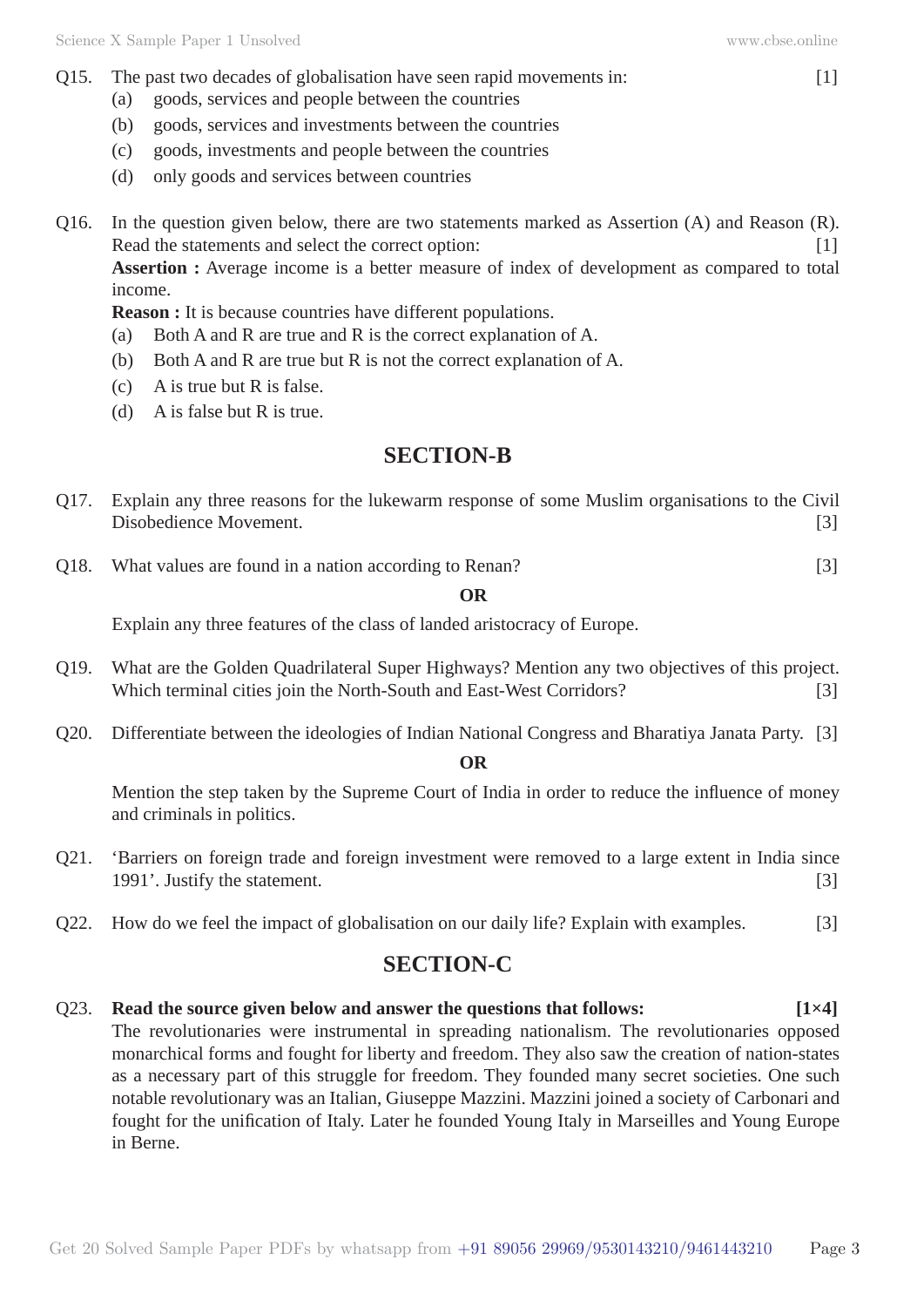# **Answer the following MCQs by choosing the most appropriate option: 23.1** What was the necessary part of struggle for freedom by the revolutionaries? [1] (a) Feeling of nationalism and federalism. (b) Creation of nation states (c) Abolition of state-imposed restrictions (d) Both (a) and (b) **23.2** An Italian, Giuseppe Mazzini mainly fought for: [1] (a) unification of Germany (b) liberty and freedom (c) unification of Italy (d) abolition of social injustice **23.3** What was opposed by the revolutionaries? [1] (a) Spreading of nationalism (b) Monarchical forms (c) Social order (d) Autocratic rule **23.4** Italy had a long history of: [1] (a) economic development (b) political dominance (c) political fragmentation (d) monarchical political system

#### Q24. **Read the source given below and answer the questions that follows:** [1×4]

Planning is the widely accepted strategy for judicious use of resources. It has importance in a country like India, which has enormous diversity in the availability of resources. There are regions which are rich in certain types of resources but are deficient in some other resources. There are some regions which can be considered self sufficient in terms of the availability of resources and there are some regions which have acute shortage of some vital resources. For example, the states of Jharkhand, Chhattisgarh and Madhya Pradesh are rich in minerals and coal deposits. Arunachal Pradesh has abundance of water resources but lacks in infrastructural development. The state of Rajasthan is very well endowed with solar and wind energy but lacks in water resources. The cold desert of Ladakh is relatively isolated from the rest of the country. It has very rich cultural heritage but it is deficient in water, infrastructure and some vital minerals. This calls for balanced resource planning at the national, state, regional and local levels.

#### **Answer the following MCQs by choosing the most appropriate option:**

| 24.1 Which of the following statements correctly describes about resource planning?<br>(a) Identification and quantification of available resources | $\lceil 1 \rceil$ |
|-----------------------------------------------------------------------------------------------------------------------------------------------------|-------------------|
| (b) Development of available resources.                                                                                                             |                   |
| (c) Uneven distribution of resources                                                                                                                |                   |
| (d) Both (a) and (b)                                                                                                                                |                   |
| 24.2 Resource planning is important in a country like India due to:<br>(a) enormous diversity in availability of resources                          | $\lceil 1 \rceil$ |
| (b) deficiency in certain types of resources                                                                                                        |                   |
| (c) abundance of water resources                                                                                                                    |                   |
| (d) rich cultural heritage                                                                                                                          |                   |
| <b>24.3</b> The state(s) which is/are rich in minerals and coal deposits is/are:                                                                    | $[1]$             |
| (a) Jharkhand                                                                                                                                       |                   |
| (b) Chattisgarh                                                                                                                                     |                   |
| (c) Madhya Pradesh                                                                                                                                  |                   |
| (d) All of the above                                                                                                                                |                   |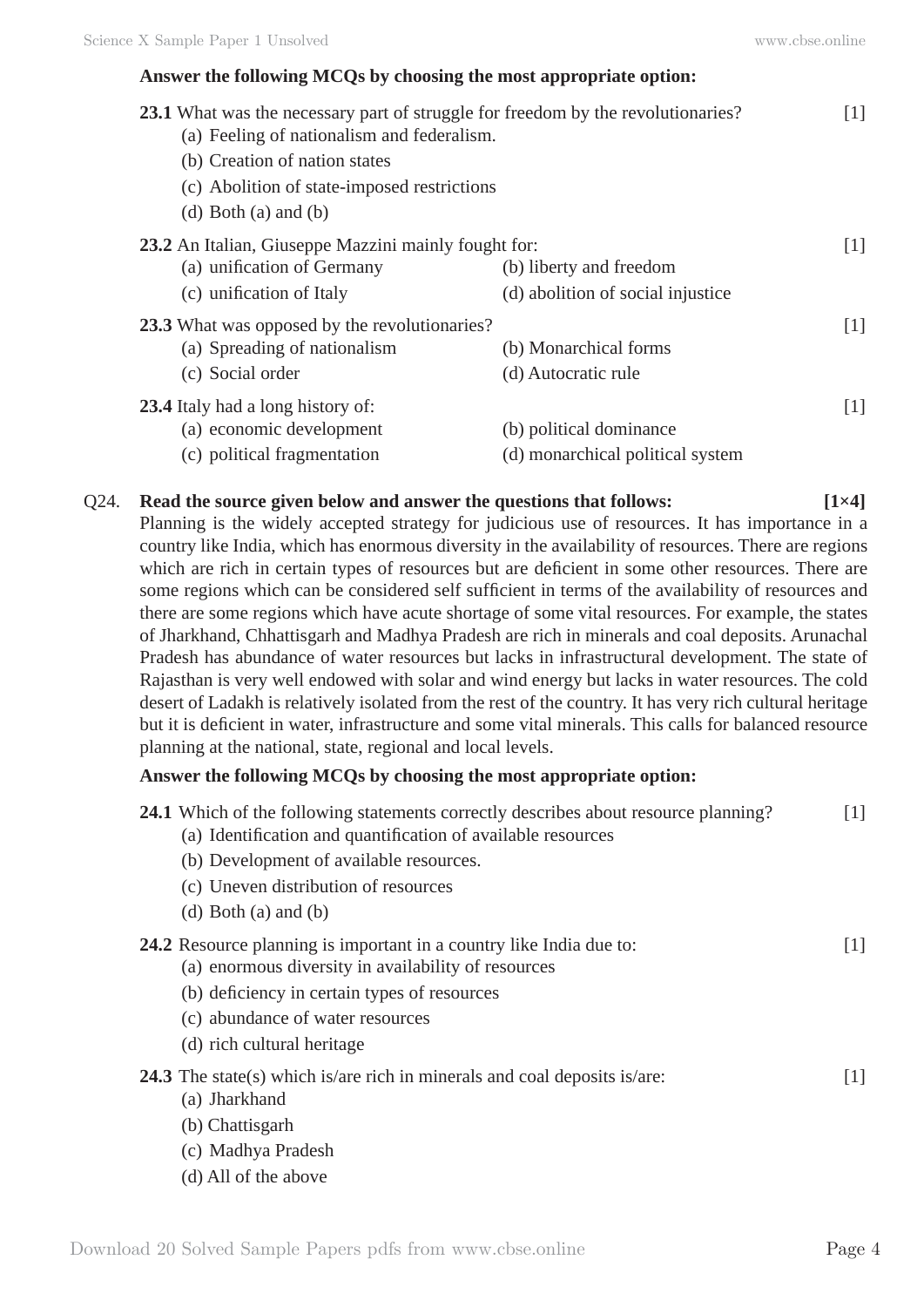- **24.4** The states like Jharkhand, Madhya Pradesh are rich in coal and minerals but have less development in resources as: [1]
	- (a) they are economically less developed.
	- (b) they have rich cultural heritage
	- (c) they lack water resources
	- (d) they lack technological and institutional support

### Q25. **Read the following extract and answer the questions that follows: [1×4]**

Restructuring the Centre-State relations is one more way in which federalism has been strengthened in practice. How the constitutional arrangements for sharing power work in reality depends to a large extent on how the ruling parties and leaders follow these arrangements. For a long time, the same party ruled both at the Centre and in most of the States. This meant that the State governments did not exercise their rights as autonomous federal units. As and when the ruling party at the State level was different, the parties that ruled at the Centre tried to undermine the power of the States. In those days, the Central Government would often misuse the Constitution to dismiss the State governments that were controlled by rival parties. This undermined the spirit of federalism.

### **Answer the following MCQs by choosing the most appropriate option:**

- **25.1** The Centre-state relations undermined the spirit of federalism in the following way: [1]
	- (a) The formation of states led to the disintegration of the country.
	- (b) The formation of linguistic states made the country united.
	- (c) The state governments could not exercise their rights as autonomous federal units due to same ruling party at both centre and states.
	- (d) State government misused the constitution to dismiss the rival parties.

| 25.2 Constitutional arrangements for sharing power work depends on: |  |
|---------------------------------------------------------------------|--|
| (a) same party rule at both centre and states                       |  |

- (b) how ruling parties follow them
- (c) strength of federalism
- (d) rights of state as autonomous federal units.

#### **25.3** The basic objective of a federal system is to: [1]

- (a) accomodate regional diversity
- (b) share powers among different communities
- (c) ensure financial autonomy
- (d) both (a) and (b)

## **25.4** The parties that ruled at the centre undermined the power of states because: [1]

- (a) there was no power sharing
- (b) there was no right to state governments
- (c) ruling party at the state level was different
- (d) state governments were ruled and controlled by rival parties.

#### Q26. **Read the source given below and answer the following questions: [1×4]**

Every loan agreement specifies an interest rate which the borrower must pay to the lender along with the repayment of the principal. In addition, lenders may demand collateral (security) against loans. Collateral is an asset that the borrower owns (such as land building, vehicle, livestocks, deposit with the banks) and uses this as a guarantee to a lender until the loan is repaid. If the borrower fails to repay the loan, the lender has the right to sell the asset or collateral to obtain payment. Property such as land titles, deposits with banks, livestocks are some common examples of collateral used for borrowing.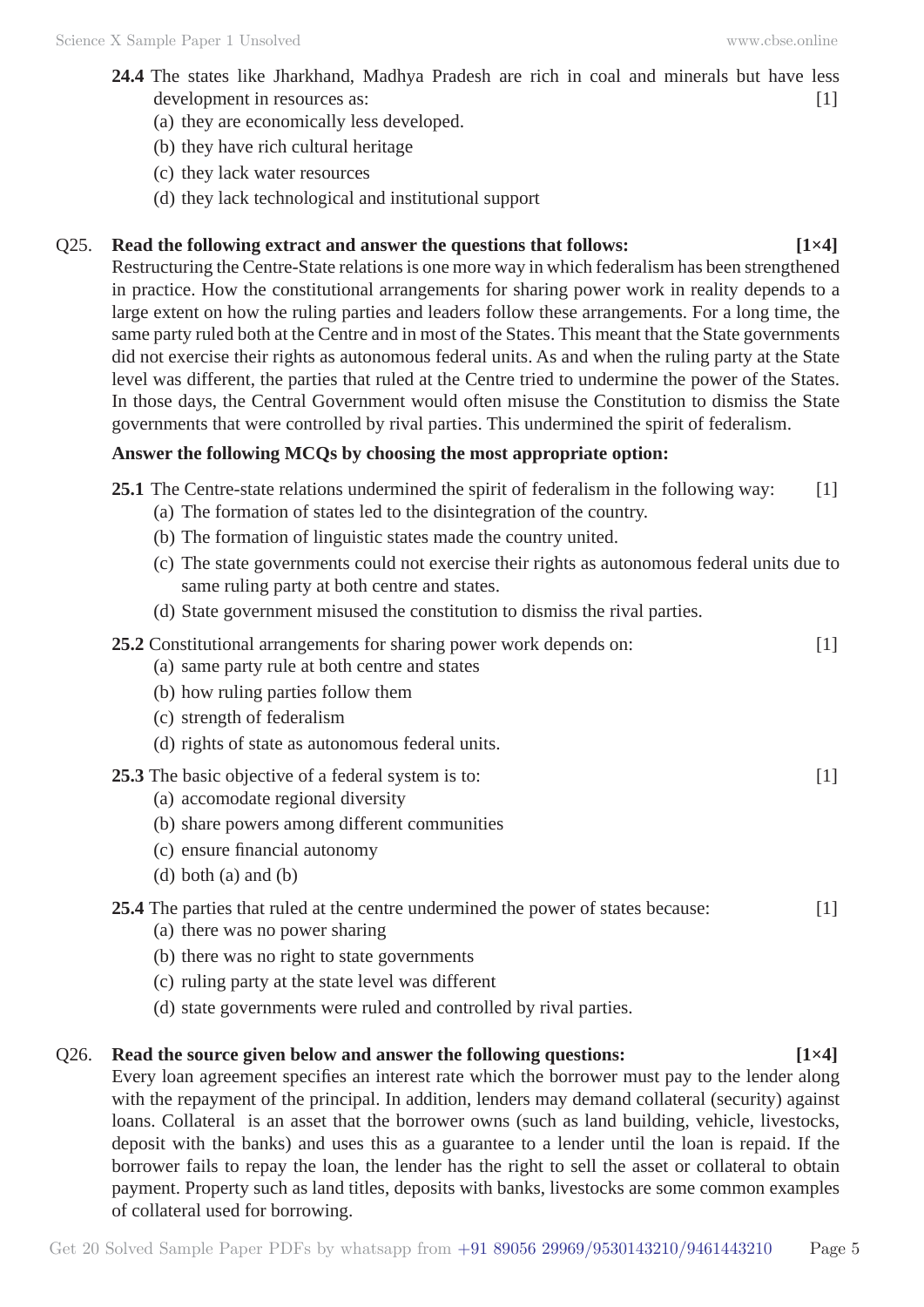#### **Answer the following MCQs by choosing the most appropriate option:**

- **26.1** Which of the following statements correctly describes an agreement? [1] (a) Sort of contract to be agreed upon by both the lender and the borrower. (b) Only an interest rate is to be paid by the borrower to the lender. (c) Higher interest rate has to be paid by the borrower. (d) Only amount and rate of interest are written down on it. **26.2** Identify the statement described by collateral: [1] (a) An asset possessed by a lender (b) Sort of guarantee in the form of an asset. (c) A guarantee to a lender for the asset. (d) Selling of asset to the borrower. **26.3** The most common example of collateral used for borrowing is: [1] (a) deposits with banks (b) loan on land (c) principal amount (d) interest rate on property **26.4** What is the condition associated with collateral? [1]
	- (a) If the borrower fails to repay the loan amount, the lender has the right to sell the collateral security to obtain payment.
	- (b) The lender holds the authority to sell the asset of the borrower.
	- (c) The borrower use the collateral until the repayment is done.
	- (d) An interest rate has to be paid by the borrower to the lender along with repayment of principal.

## **SECTION-D**

Q27. Why did Gandhiji supported the Khilafat Movement? [5]

#### **OR**

Explain any five factors which were responsible in arousing the spirit of nationalism in India.

Q28. The jute textile industry is mainly concentrated in Hugli Basin. Mention any five reasons for the same. [5]

#### **OR**

State any five characteristics of India's international trade.

- Q29. What is majoritarianism? How has it increased the feelings of alienation among Sri Lankan Tamils? Explain with examples. [5]
- Q30. 'Democracy stands much superior to any other form of government in promoting dignity and freedom of the individual.' Justify this statement. [5]
- Q31. 'Economic activities though grouped into three categories are highly interdependent'. Discuss. Do you agree with the view that primary, secondary and tertiary sectors are dependent on each other?

[5]

#### **OR**

What is WTO? Mention its major aims and its limitations.